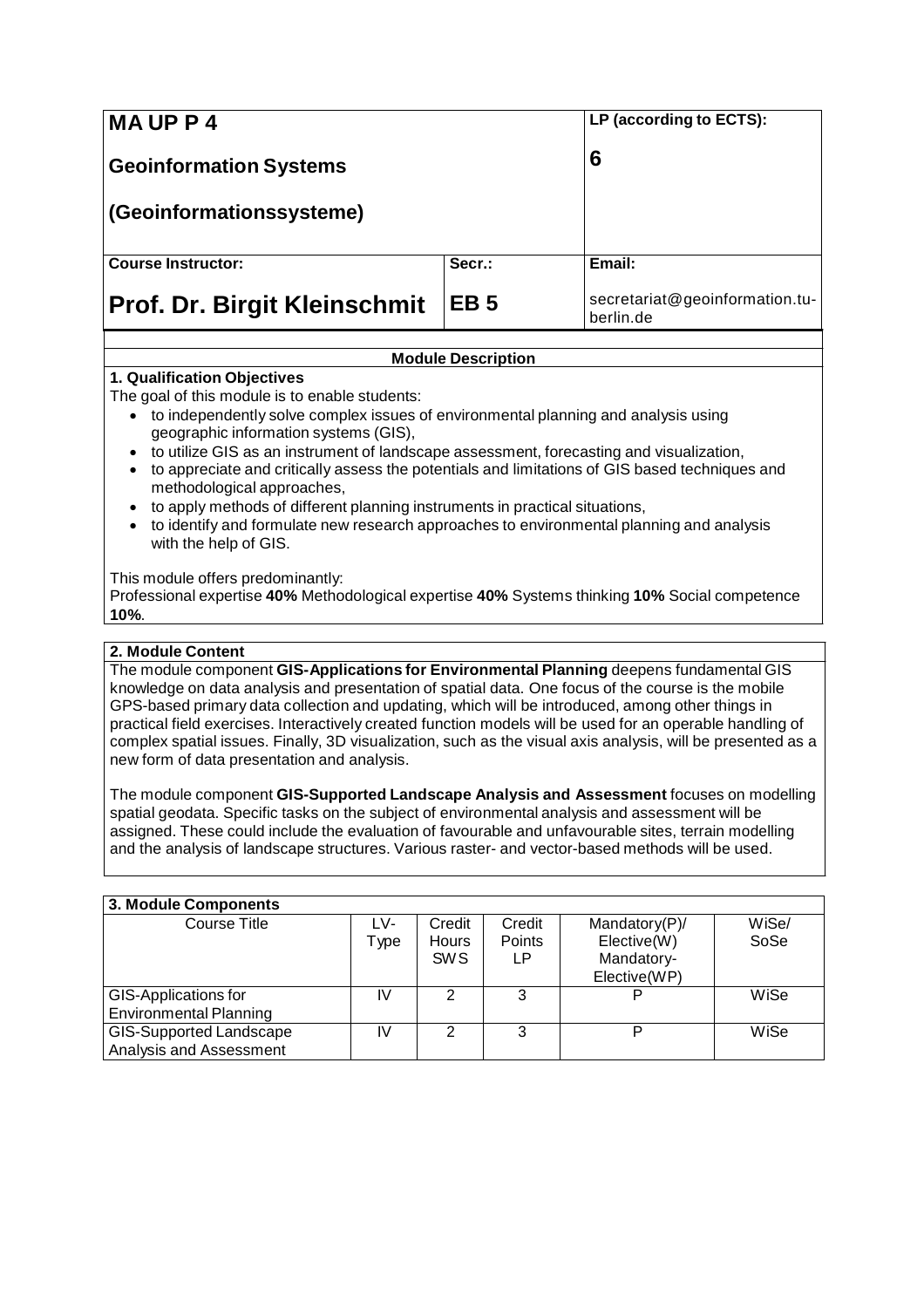### **4. Teaching Methods and Modes of Instruction**

Both components are carried out as an integrated course. After theoretical input in the form of lecture blocks and short student presentations, students will individually work on complex research and practice problems in the computer lab. Additional tasks will be assigned outside of the classroom to deepen knowledge gained in the course.

The course will take place in English.

# **5. Prerequisites for Module Participation**

a) mandatory: Diploma (Dipl.) or Bachelor's Degree from appropriate fields of study, fundamental knowledge of GIS; for students with no former experience or knowledge of GIS, registration in a parallel fundamentals of GIS course is strongly recommended as an mandatory-elective. b) desired: fundamental knowledge of statistics

## **6. Applicability**

This module is mandatory for the Master's Degree in Environmental Planning (Umweltplanung). The module is also suitable for students of Master's Degree programs in a) Urban Ecosystem Sciences, b) Environmental Policy and Planning, and c) Regional and Urban Planning.

#### **7. Workload and Overview of Credits**

The workload for 6 LP Credit Points is equivalent to a total of 180 hours (ca. 1 LP for 30 h working time), which includes:

Contact time: ∑ 60 h IV:  $2 \times 2$  SWS  $\times$  15 Weeks = 60 h

Self guided study (including preparation time for final exam): ∑120 h IV:  $2 \times 60$  h = 120 h

## **8. Examination and Grading Format**

Testing Equivalent for Credit Points

## **9. Module Duration**

The module can be completed in one semester.

## **10. Estimated Number of Module Participants**

30

#### **11. Registration Formalities**

a) Online Registration: [http://www.tu-berlin.de/fb7/ile/fg\\_geoinf/.](http://www.tu-berlin.de/fb7/ile/fg_geoinf/)

b) Registration protocol for final examination: see examination regulations for Master's Degree.

#### **12. Lecture Notes and Required Literature**

Lecture notes will be made available online: [http://www.tu-berlin.de/fb7/ile/fg\\_geoinf/.](http://www.tu-berlin.de/fb7/ile/fg_geoinf/) The password will be announced in class.

**Literature:**

LANGE, N. /DE (2002): Geoinformatik in Theorie und Praxis. Springer, Berlin.

BILL, R. (1999): Grundlagen der Geo-Informationssysteme. Bd. 1: Hardware, Software und Daten. Bd. 2: Analysen, Anwendungen und neue Entwicklungen. Wichmann, Heidelberg.

CHILES, J.-P. & DELINER, P. (1999): Geostatistics: Modeling Spatial Uncertainty. John Wiley & Sons. Inc., New York.

DABBERT, S., HERRMANN, S. KAULE, G. & SOMMER, M. (Hrsg) (1999): Landschaftsmodellierung für die Umweltplanung - Methodik, Anwendung und Übertragbarkeit am Beispiel von Agrarlandschaften. Springer, Berlin.

GOODCHILD, M.F., STEYAERT, L.T. & PARKS, B.O. (1996): GIS and Environmental Modeling: Progress and Research Issues. John Wiley & Sons. Inc., London.

BUHMANN, E., PAAR, P., BISHOP, I.D. & LANGE, E. (eds.): 2005: Trends in Real-time Visualization and Participation. Proc. at Anhalt University of Applied Sciences, Wichmann, Heidelberg.

Additional sources will be made available throughout the course.